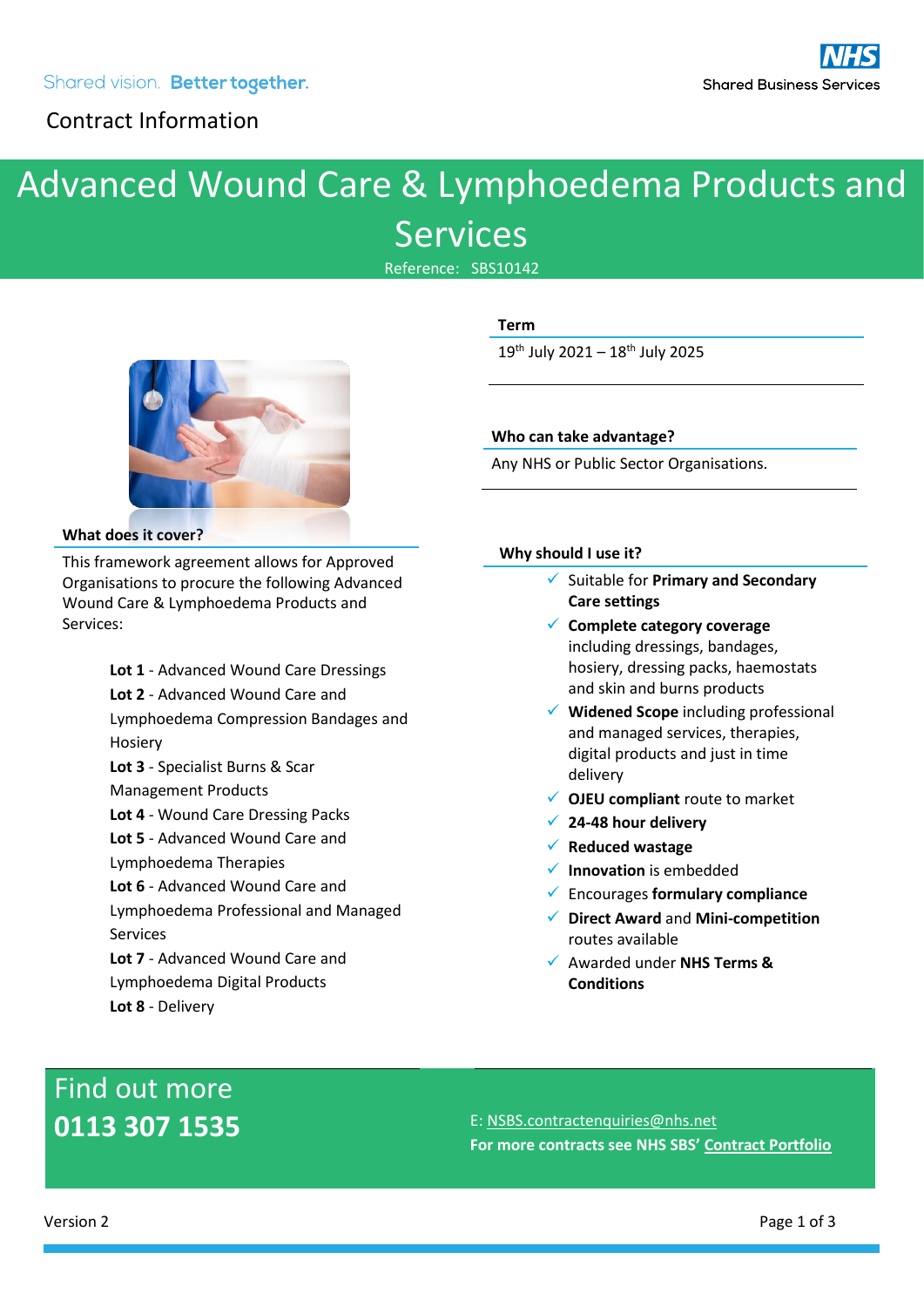Contract Information

# Advanced Wound Care & Lymphoedema Products and